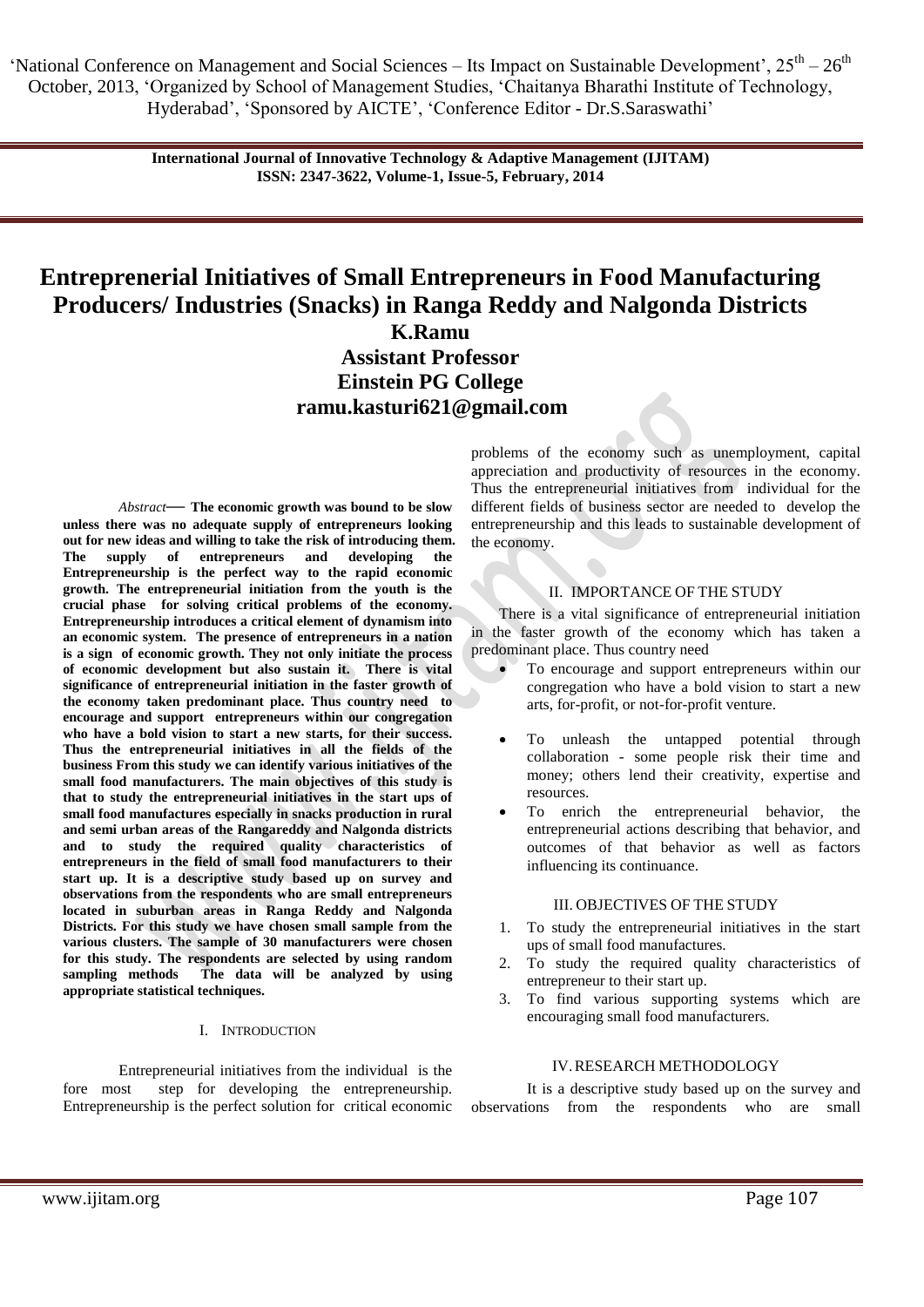'National Conference on Management and Social Sciences - Its Impact on Sustainable Development', 25<sup>th</sup> – 26<sup>th</sup> October, 2013, 'Organized by School of Management Studies, 'Chaitanya Bharathi Institute of Technology, Hyderabad', 'Sponsored by AICTE', 'Conference Editor - Dr.S.Saraswathi'

> **International Journal of Innovative Technology & Adaptive Management (IJITAM) ISSN: 2347-3622, Volume-1, Issue-5, February, 2014**

entrepreneurs located in suburban areas in Ranga Reddy and Nalgonda Districts. This study basically depends on both secondary and primary data. Secondary data will be collected from journals, books and internet etc... Primary data is collected from the respondents directly through a structured questionnaire. For this study we have choosen small sample from the various clusters Total clusters are 4 in every cluster minimum of 5 respondents and maximum of 8 respondents were taken for the study The sample of 30 manufacturers were chosen for this study The data is analysed by using "**Rank Order Centroid**" statistical technique. The respondents are selected by using random sampling methods.

## V. LITERATURE REVIEW

Richard Branson(2011) insisted on winning customer"s trust (Even when the things go seriously wrong)His comment given in the journal of entrepreneur that always protect reputation yet don"t be afraid of making mistakes. He has given motivation to start up entrepreneur He said that one thing is certain, in business things will go wrong so when you first start a business one of your priorities should be emergency planning.

NandiniVaidyanathan (2011). According to her an entrepreneur is a person who wants to leave a foot print in the society. She has given a view on entrepreneur who works for himself and for the nation and he is the role model of the economic development of the nation.

Bipin Chandran( 2011) is saying that there is a complaint on India"s start up entrepreneurs completely risk averse and they want to play safe He explained that this mind set of Indian entrepreneur seems to the normal tendency among the upcoming entrepreneurs.

 Muki Raghu Nathan **(** 2003) said that there are different process to choose from at each stage of your entrepreneurial success path and insisted to find the right fit and concluded to get a hold on incoming and outgoing cash flows and you will do well.

Manish Sabharwal (2003) discussed about how businesses bloom and explained that there is only the question which gives result is how your venture grows depends on the method you adopt. He has concluded that the color of money is more important than the quantum of money**.**

Ganesh natarajan **(** 2003) expressed that there is no short cut to success and stated that every activity includes the risks we need to verify what are the risks in a strategies of letting go? He concluded that there are never any easy answers to the timing of letting go of your start up one should know when to let go

#### INITIATIVES TO START THE BUSINESS

As the economy opens up it is inevitable that a whole new generation of entrepreneurs of next century those whom we have not heard of today would have emerged as players to reckon with on the industrial scene. The important initiatives identified especially in field of small food manufacturers are in general initiating factors which influence the entrepreneurial mind set for their start up.

## *Initiatives to start a business*

- 1) **Existing plants**: Entrepreneurial initiation will become strong by observing various plants or industries by collecting information from those existing entrepreneur's new start up idea may become strong opinion on starting the business. Visiting various existing plants is the crucial act of every entrepreneurial start up before going to starting up of business decision.
- **2)** *Availability of resources***:** A plenty of resources obviously gives an idea to upcoming entrepreneur and newly starting entrepreneurs for their any start up business, but resources are always in scarce nature where ever resources are more there is lot of scope for the business, for example: If in a country leather resources are more then there will be more leather industries may arises in the market. Where ever the resources are more similar industries will come in existence.
- **3)** *Government subsidies or facilities:* In present scenario every economy has its own frame work for developing their small scale industries even in India too the government has taken number of amendments towards the development of small and medium scale enterprise.
- **4)** *Financial institution's support***:** In our India after liberalisation we have consider the important sectoral development that the industrial sector especially in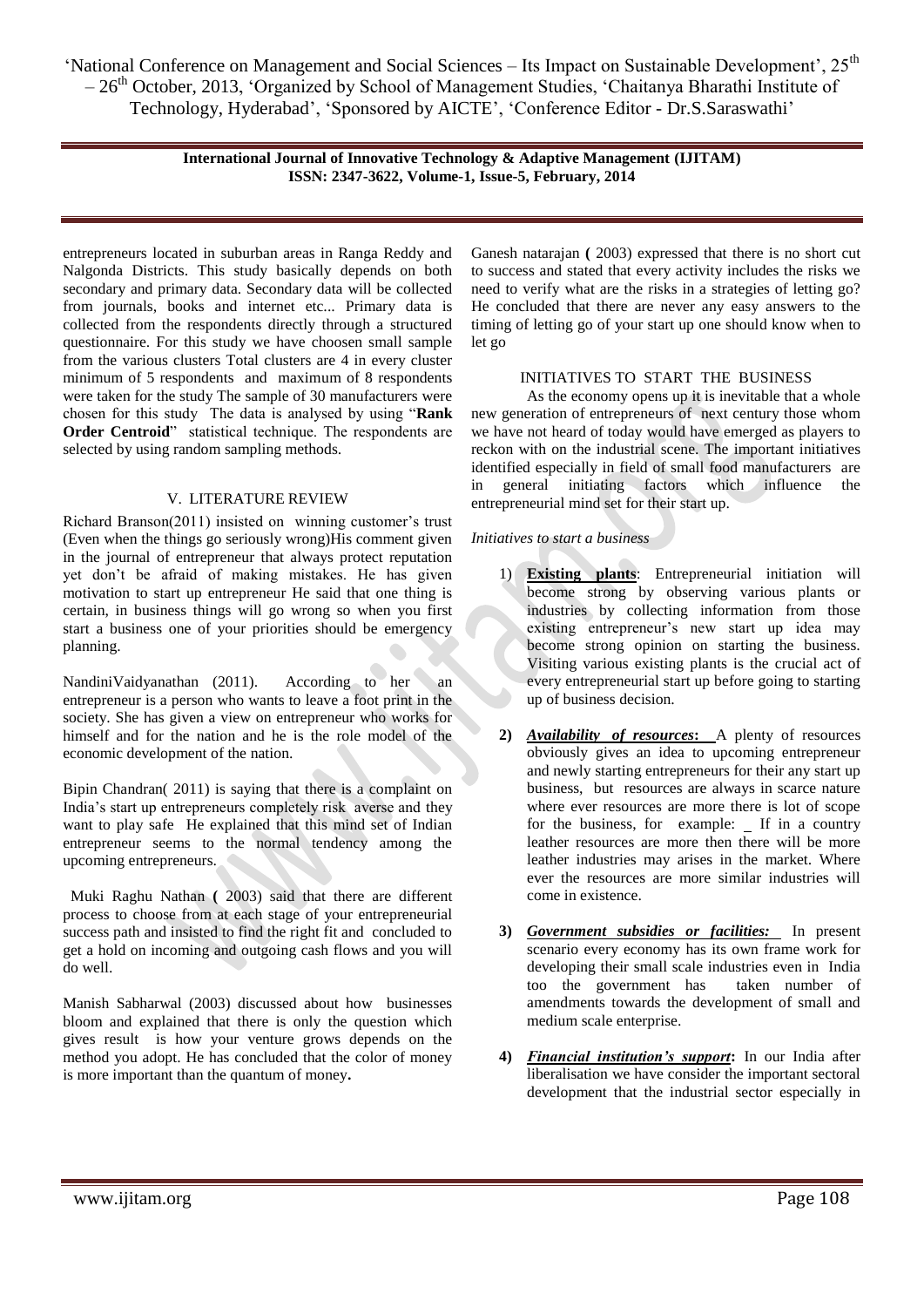'National Conference on Management and Social Sciences - Its Impact on Sustainable Development', 25<sup>th</sup>  $-26<sup>th</sup>$  October, 2013, 'Organized by School of Management Studies, 'Chaitanya Bharathi Institute of Technology, Hyderabad", "Sponsored by AICTE", "Conference Editor - Dr.S.Saraswathi"

> **International Journal of Innovative Technology & Adaptive Management (IJITAM) ISSN: 2347-3622, Volume-1, Issue-5, February, 2014**

small and medium scale enterprises. Thus various financial institutions have emerged for giving their support to promote the small scale sector in India. Such institutions are IFCI, IDBI, SIDBI, ICICI,SFC,NABARD.

- **5)** *Motivation from relatives or friends who started earlier***:** In real time no one business man want to motivate another one to start the same business. But only some people give the information about their business. But some may influence from the friend or relatives or well wishers with their motivational ideas and their suggestions.
- **6)** *Market opportunities* : Market opportunities are crucial now a days to start up generations because everyone looking for new opportunity in their field of business. Market opportunity may in any form of market component such as Price, Demand and Supply, and place promotion and production etc.

**Entrepreneurial initiatives----Entrepreneurship--- Sustainability development of the economy**

# VI.DATA ANALYSIS

**Total number of respondents : 30 Business:** Snacks production & sales **clusters:4 (saroornagar, ghatkesar, medchel Nalgonda) Sampling:** Small samples

- **1.** 40% of the entrepreneurs own their family business and 60% own a non family business.
- 2. Factors which made to continue the enterpreneur's family business.
	- **1)** Existing plant
	- **2)** Availability of resources
	- **3)** Government subsidies or facilities
	- **4)** Financial assistance from various financial services
	- **5)** Motivation from parents or relatives or friends who started earlier
	- **6)** Market opportunities are more
	- **7)** By own interest

# **Calculations according to ROC Rank Order Centroid**

This method is a simple way of giving weight to a number of items ranked according to their importance. The decision makers usually can rank items much more easily than give weight to them. This method takes those ranks as input and converts them to weights for each of the items

The conversion is based on the following formulae

Wi=1/K  $\Sigma(1/rj)$ J=1to KW1=(1+1/2+1/3+1/4+- - - - - - $1/K$ /K  $W2=(0+1/2+1/3+1/4+- - - -1/K)/K$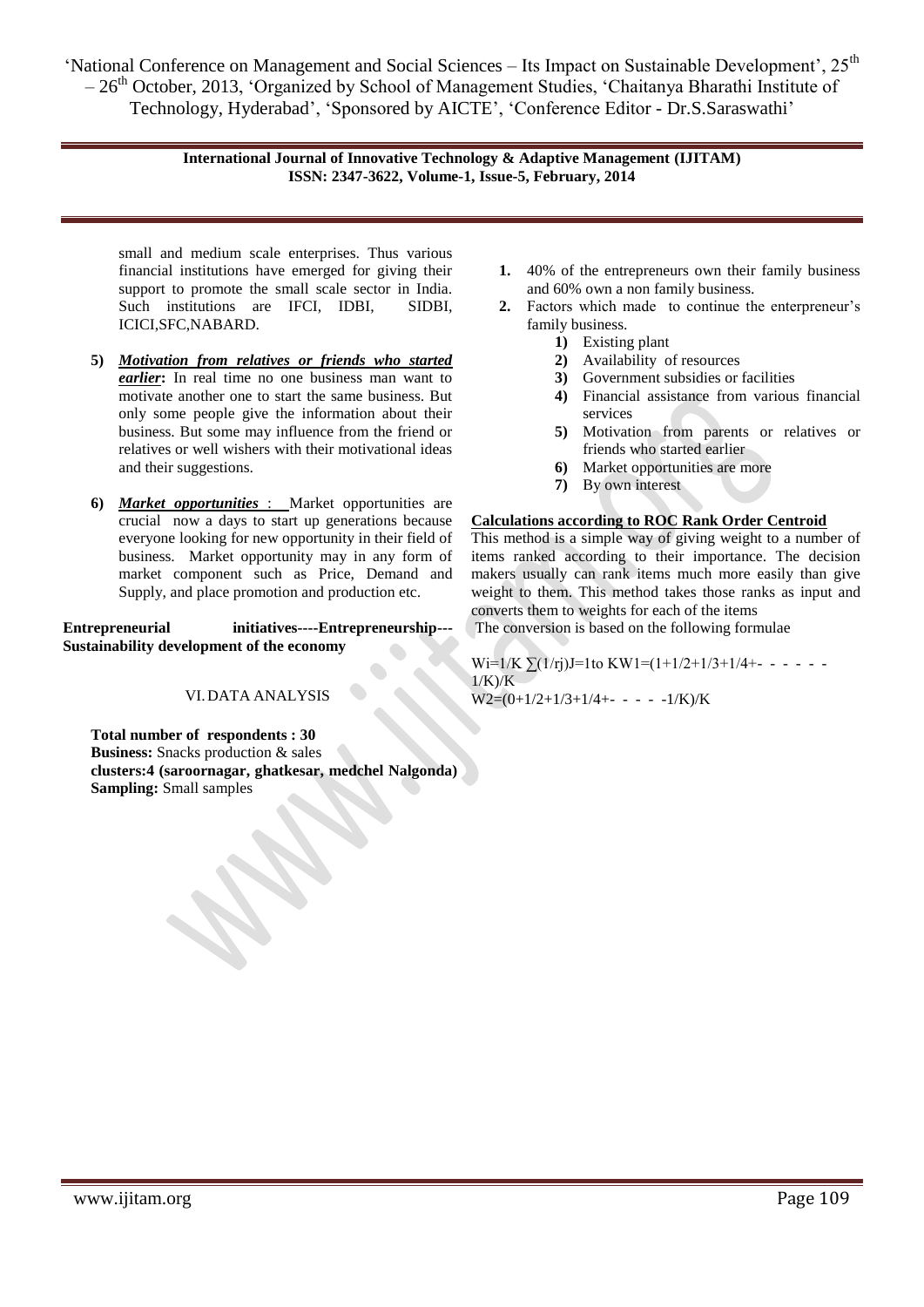'National Conference on Management and Social Sciences – Its Impact on Sustainable Development', 25<sup>th</sup> - 26<sup>th</sup> October, 2013, 'Organized by School of Management Studies, 'Chaitanya Bharathi Institute of Technology, Hyderabad', 'Sponsored by AICTE', 'Conference Editor - Dr.S.Saraswathi'

|                                                             | Saroornagar<br>3family 3<br>nonfamily | <b>Ghatkesar</b><br>2family<br><b>6</b> nonfamily | <b>Medchel</b><br>nonfamil | <b>Nalgonda</b><br>4family & 3family &<br>nonfamily | <b>Weights of</b><br>individual                                                  | <b>Accumulated</b><br>weight |
|-------------------------------------------------------------|---------------------------------------|---------------------------------------------------|----------------------------|-----------------------------------------------------|----------------------------------------------------------------------------------|------------------------------|
| <b>Existing plants</b>                                      | 4,3,4                                 | 3,3                                               | 3,5,4,4                    | 4,5,4                                               | 6*0.1089=0.6534<br>4*0.15612=0.62448<br>2*0.07327=0.14654                        | 1.42442                      |
| Availability of resources                                   | 3.5.4                                 | 4,4                                               | 5,6,4,3                    | 6,6,5                                               | 3*0.0446=0.1338<br>$3*0.07327=0.21981$<br>4*0.10898=0.43592<br>2*0.15612=0.31224 | 1.10177                      |
| Government subsidies or<br>facilities                       | 6.5.6                                 | 5.5                                               | 4,5,5,7                    | 4.6.6                                               | 4*0.0446=0.1784<br>$5*0.0732=0.366$<br>2*0.10898=0.21796<br>$1*0.0208=0.0208$    | 0.78316                      |
| Financial assistance from<br>various financial services     | 5,4,6                                 | 4.5                                               | 6,5,5,4                    | 5,6,4                                               | 5*0.0732=0.366<br>4*0.10898=0.43592<br>3*0.0446=0.1338                           | 0.93572                      |
| Motivation from relatives or<br>friends who started earlier | 1.2.1                                 | 1.1                                               | 2,2,1,2                    | 2,3,2                                               | $6*0.22755=1.3653$<br>5*0.3704=1.852<br>1*0.15612=0.15612                        | 3.37342                      |
| Market opportunities<br>are more                            | 3.3.2                                 | 3,2                                               | 4,4,5,3                    | 4,3,4                                               | 5*0.15612=0.7806<br>4*0.10898=0.43592<br>2*0.22755=0.4551<br>1*0.07327=0.07327   | 1.74489                      |
| By own interest                                             | 2,2,1                                 | 2,1                                               | 2,3,3,2                    | 3,2,1                                               | $6*0.22755=1.3653$<br>3*0.3704=1.1112<br>3*0.15612=0.46836                       | 2.94486                      |

## **International Journal of Innovative Technology & Adaptive Management (IJITAM) ISSN: 2347-3622, Volume-1, Issue-5, February, 2014**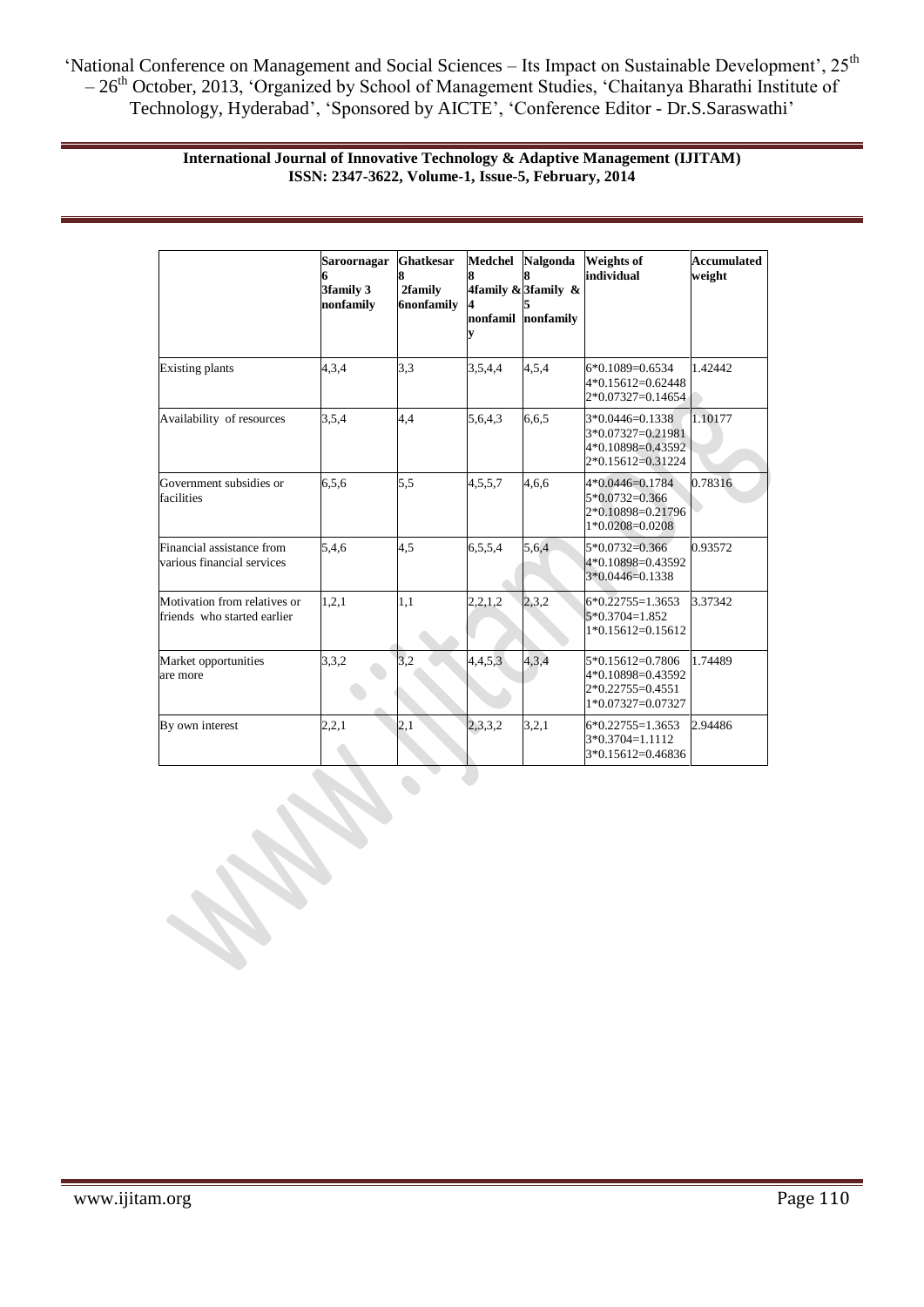'National Conference on Management and Social Sciences - Its Impact on Sustainable Development', 25<sup>th</sup>  $-26$ <sup>th</sup> October, 2013, 'Organized by School of Management Studies, 'Chaitanya Bharathi Institute of Technology, Hyderabad', 'Sponsored by AICTE', 'Conference Editor - Dr.S.Saraswathi'

## International Journal of Innovative Technology & Adaptive Management (IJITAM) ISSN: 2347-3622, Volume-1, Issue-5, February, 2014

## 3. Factors initiated to start business.

|                                                                                  | gar<br>6<br>3 fam 3<br>nonfam | Saroorna Ghatkesa Medchel<br>r<br>8<br>2 fam<br>6nonfam | 8<br>4 fam 4<br>nonfam | <b>Nalgon</b><br>da<br>8<br>3fam<br>5nonfa<br>m | <b>Weights</b> of<br>individual                                                                              | Accu<br>mulate<br>d<br>weight |
|----------------------------------------------------------------------------------|-------------------------------|---------------------------------------------------------|------------------------|-------------------------------------------------|--------------------------------------------------------------------------------------------------------------|-------------------------------|
| Existing<br>plants                                                               | 3.2.2                         | 3, 2, 4, 3, 1, 3, 6, 3, 1                               |                        | 3,3,2,2,                                        | $7*0.020=0.140$<br>$6*0.227=1.562$<br>$1*0.108=0.108$<br>1*0.044=0.044<br>$3*0.370=1.110$                    | 2.964                         |
| Availabilit 4,5,3<br>y of<br>resources                                           |                               | 5, 5, 4, 3, 3, 1, 4, 5, 5                               |                        | 5,5,3,2,                                        | $3*0.108=0.324$<br>$7*0.072=0.504$<br>4*0.156=0.624<br>2*0.370=0.740<br>2*0.227=0.454                        | 2.646                         |
| Governme $5,1,4$<br>nt<br>subsidies<br>or facilities                             |                               | 5,4,4,3,3, 5,5,3,2                                      |                        | 3,4,5,5,<br>4                                   | $6*0.044=0.264$<br>$1*0.370=0.370$<br>5*0.108=0.540<br>4*0.156=0.624<br>2*0.227=0.444                        | 2.242                         |
| Financial<br>assistance<br>from<br>various<br>financial<br>services              | 6.7.7                         | 7,6,5,7,4, 6,5,7,7                                      |                        | 7,6,5,5,<br>4                                   | $7*0.020=0.140$<br>4*0.044=0.176<br>$4*0.072=0.288$<br>$3*0.108=0.324$                                       | 0.928                         |
| Motivation 2,3,2<br>from<br>relatives or<br>friends<br>who<br>started<br>earlier |                               | 2, 2, 4, 3, 1,                                          | 5,6,2,2                | 2,2,4,4                                         | $6*0.227=1.362$<br>4*0.156=0.624<br>$3*0.108=0.324$<br>$1*0.370=0.370$<br>$1*0.072=0.072$<br>$1*0.044=0.044$ | 2.796                         |
| Market<br>opportuniti<br>es<br>are more                                          | 4,3,4                         | 4, 4, 5, 3, 3,                                          | 4,5,2,1                | 2,1,3,5,<br>$\overline{4}$                      | $6*0.108=0.648$<br>5*0.156=0.780<br>$3*0.072=0.216$<br>$3*0.227=0.661$<br>2*0.370=0.740                      | 2.045                         |
| By own<br>interest                                                               | 1,2,2                         | $1,2,2,3,1$ , $1,3,1,4$                                 |                        | 1,5,4,1,<br>3                                   | $7*0.370=2.594$<br>5*0227=1.135<br>3*0.156=0.468<br>$2*0.108=0.216$<br>$1*0.072=0.072$                       | 4.481                         |

1. The basic reason behind to choose snacks production and sales business is

- A. It is more profitable
- B. It is just suggested by my parents
- C. Advised by govt organizations through **EDP**
- D. We cannot do another work or job

|            | It is more<br>profitable | It is just<br>suggested by<br>my relatives<br>and my<br>friends | Adviced by govt<br>organisation<br>through EDP | We can<br>not do<br>another<br>work or<br>job |
|------------|--------------------------|-----------------------------------------------------------------|------------------------------------------------|-----------------------------------------------|
|            | 6                        | Ω                                                               |                                                |                                               |
| percentage | 20                       | 20                                                              | 10                                             | 50                                            |

- Sources of information for entrepreneurial start 4.  $\mathbf{u}\mathbf{p}$ 
	- A. News papers or journals
	- **B.** Government organizations
	- C. Relatives and friends
	- **D** Existing entrepreneurs

| Sources                 | <b>News</b><br>papers or<br>journals | Gover<br>nment<br>organi<br>zations | <b>Relati</b><br>ves<br>and<br>friend<br>s | <b>Exist</b><br>ing<br>entre<br>pren<br>eurs | By<br>their<br>own |
|-------------------------|--------------------------------------|-------------------------------------|--------------------------------------------|----------------------------------------------|--------------------|
| No<br>of<br>Respondents |                                      |                                     | 8                                          | 19                                           | $\mathfrak{D}$     |
| percentage              | 3.33                                 |                                     | 26.66                                      | 63.33                                        | 6.66               |

 $\overline{5}$ . Awareness of financial institutions or services which are providing loans and various credit facilities

|                   |       | aware   not aware |
|-------------------|-------|-------------------|
| No of respondents |       | 26                |
| percentage        | 13.33 | 86.66             |

6. They Enterpreneurs are aware of some cooperative banks and some nationalized banks

- 7. Capabilities required for an entrepreneur in the field of business.
	- A. Communication skill
	- Managerial skill **B.**
	- C. Negotiation skills
	- D. Financial potentiality
	- E. Hard working nature
	- F. Dedication towards objective